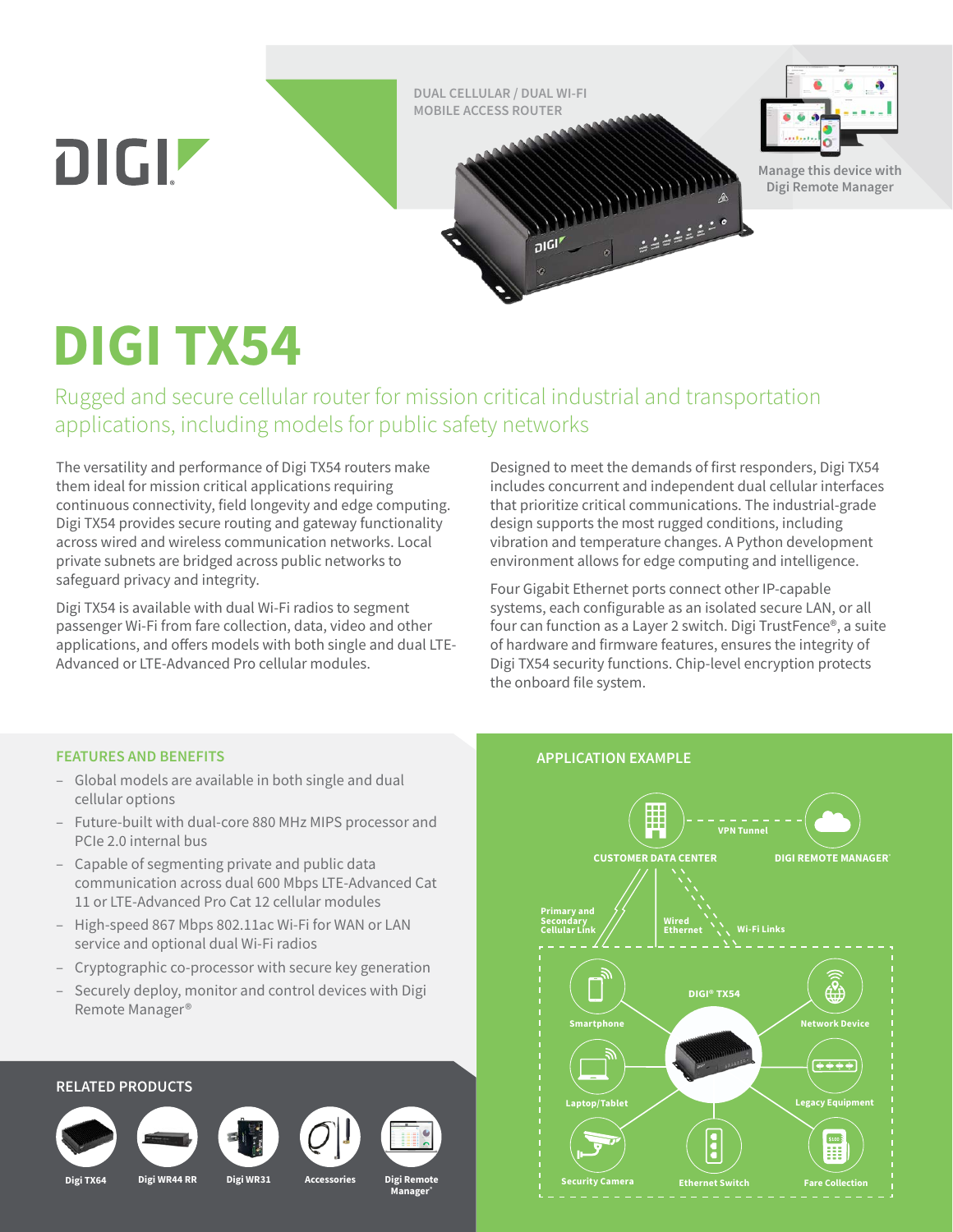| <b>SPECIFICATIONS</b>                             | <b>DIGITX54</b>                                                                                                                                                                                                                                                                                                                                                                                                                                                                                 |  |  |
|---------------------------------------------------|-------------------------------------------------------------------------------------------------------------------------------------------------------------------------------------------------------------------------------------------------------------------------------------------------------------------------------------------------------------------------------------------------------------------------------------------------------------------------------------------------|--|--|
| <b>CELLULAR</b>                                   |                                                                                                                                                                                                                                                                                                                                                                                                                                                                                                 |  |  |
| <b>LTE-ADVANCED</b><br><b>WORLDWIDE</b>           | LTE FDD: B1 (2100), B2 (1900), B3 (1800), B4 (1700AWS), B5 (850), B7 2600), B8 (900), B12 (700ac), B13 (700c), B17 (700), B20 (800DD),<br>B25 (1900), B26 (850), B28 (700 APAC), B29 (700), B30 (2300 Rx only), B66 (1700AWS); LTE TDD: B38 (2600), B40 (2300), B41 (2500);<br>3G HSPA+: B1 (2100), B2 (1900), B4 (1700AWS), B5 (850), B8 (900); Transfer rate (max): 600 Mbps down, 75 Mbps up (Cat 11)                                                                                        |  |  |
| LTE-ADVANCED PRO<br><b>UNITED STATES / CANADA</b> | LTE FDD: B1 (2100), B2 (1900), B3 (1800), B4 (1700AWS), B5 (850), B7 (2600), B8 (900), B9 (1800), B12 (700ac), B13 (700c),<br>B14 (700PS), B18 (850), B19 (800), B20 (800DD), B26 (US 850 Ext), B29 (US 700de Lower), B30 (2300), B32 (1500), B48 (3600), B66 (AWS-3);<br>LTE TDD: B41 (2500), B42 (3500), B43 (3600), B46 (5200); 3G HSPA: B1 (2100), B2 (1900), B4 (1700AWS), B5 (850), B6 (800),<br>B8 (900), B9 (1700), B19 (800); Transfer rate (max): 600 Mbps down, 150 Mbps up (Cat 12) |  |  |
| <b>CONNECTOR</b>                                  | Single cellular models: (2) 50 $\Omega$ SMA (center pin: female)<br>Dual cellular models: (4) 50 $\Omega$ SMA (center pin: female)                                                                                                                                                                                                                                                                                                                                                              |  |  |
| <b>SIM SLOTS</b>                                  | Single cellular models: (2) Mini-SIM (2FF)<br>Dual cellular models: (4) Mini-SIM (2FF)                                                                                                                                                                                                                                                                                                                                                                                                          |  |  |
| <b>SIM SECURITY</b>                               | Screw-down SIM cover                                                                                                                                                                                                                                                                                                                                                                                                                                                                            |  |  |
| WI-FI                                             |                                                                                                                                                                                                                                                                                                                                                                                                                                                                                                 |  |  |
| <b>MODULE</b>                                     | $2 \times 2$ MIMO 2.4/5 GHz 802.11 a/b/g/n/ac, 867 Mbps (max); dual Wi-Fi modules in TX54-A112                                                                                                                                                                                                                                                                                                                                                                                                  |  |  |
| <b>HOTSPOT</b>                                    | Captive portal, customizable splash page                                                                                                                                                                                                                                                                                                                                                                                                                                                        |  |  |
| <b>AUTHENTICATION</b>                             | Basic ToS acceptance, enterprise RADIUS                                                                                                                                                                                                                                                                                                                                                                                                                                                         |  |  |
| <b>THIRD-PARTY SERVICES</b>                       | Content filtering, embedded advertising                                                                                                                                                                                                                                                                                                                                                                                                                                                         |  |  |
| <b>MODES</b>                                      | Up to 4 access points and 1 client per Wi-Fi module (8+2 total)                                                                                                                                                                                                                                                                                                                                                                                                                                 |  |  |
| <b>SECURITY</b>                                   | WPA/WPA2-personal, WPA/WPA2-enterprise                                                                                                                                                                                                                                                                                                                                                                                                                                                          |  |  |
| <b>CONNECTORS</b>                                 | $2 \times 50 \Omega$ RP-SMA (center pin: male)                                                                                                                                                                                                                                                                                                                                                                                                                                                  |  |  |
| <b>GPS</b>                                        |                                                                                                                                                                                                                                                                                                                                                                                                                                                                                                 |  |  |
| <b>TECHNOLOGY</b>                                 | Multi-constellation: concurrent reception of up to 3 GNSS (GPS, Galileo, GLONASS, BeiDou)                                                                                                                                                                                                                                                                                                                                                                                                       |  |  |
| <b>SENSITIVITY</b>                                | $-163$ dB                                                                                                                                                                                                                                                                                                                                                                                                                                                                                       |  |  |
| <b>PROTOCOL</b>                                   | Protocol NMEA 0183 V2.3 sentence output                                                                                                                                                                                                                                                                                                                                                                                                                                                         |  |  |
| <b>CONNECTOR</b>                                  | $1 \times 50 \Omega$ SMA (center pin: female); +3.3 VDC active antenna drive                                                                                                                                                                                                                                                                                                                                                                                                                    |  |  |
| <b>ETHERNET</b>                                   |                                                                                                                                                                                                                                                                                                                                                                                                                                                                                                 |  |  |
| <b>PORTS</b>                                      | (4) RJ-45; 10/100/1000 Mbps (auto-sensing)                                                                                                                                                                                                                                                                                                                                                                                                                                                      |  |  |
| <b>SERIAL</b>                                     |                                                                                                                                                                                                                                                                                                                                                                                                                                                                                                 |  |  |
| <b>PORTS</b>                                      |                                                                                                                                                                                                                                                                                                                                                                                                                                                                                                 |  |  |
|                                                   | (1) DB9-M; RS-232 DTE; Signal support TXD, RXD, RTS, CTS, DTR, DCD, DSR, RI software (XON/XOFF), hardware supported                                                                                                                                                                                                                                                                                                                                                                             |  |  |
| <b>USB</b>                                        |                                                                                                                                                                                                                                                                                                                                                                                                                                                                                                 |  |  |
| <b>PORTS</b>                                      | (1) USB 3.0 Type A connector                                                                                                                                                                                                                                                                                                                                                                                                                                                                    |  |  |
| <b>PHYSICAL</b>                                   |                                                                                                                                                                                                                                                                                                                                                                                                                                                                                                 |  |  |
| DIMENSIONS (L X W X H)                            | 14.61 cm x 20.95 cm x 6.35 cm (5.75 in x 8.25 in x 2.5 in)                                                                                                                                                                                                                                                                                                                                                                                                                                      |  |  |
| <b>WEIGHT</b>                                     | 1.5 kg (3.3 lbs)                                                                                                                                                                                                                                                                                                                                                                                                                                                                                |  |  |
| <b>STATUS LEDS</b>                                | Power on, WWAN signal strength, WWAN service                                                                                                                                                                                                                                                                                                                                                                                                                                                    |  |  |
| <b>ENCLOSURE</b>                                  | Die-cast aluminium / IP54                                                                                                                                                                                                                                                                                                                                                                                                                                                                       |  |  |
| <b>POWER REQUIREMENTS</b>                         |                                                                                                                                                                                                                                                                                                                                                                                                                                                                                                 |  |  |
| <b>POWER INPUT</b>                                | 9 - 36 VDC, 30 W minimum power source required                                                                                                                                                                                                                                                                                                                                                                                                                                                  |  |  |
| <b>POWER CONSUMPTION</b>                          | 13 W typical (idle); 20 W typical (peak Tx/Rx)                                                                                                                                                                                                                                                                                                                                                                                                                                                  |  |  |
| ENVIRONMENTAL                                     |                                                                                                                                                                                                                                                                                                                                                                                                                                                                                                 |  |  |
| <b>MOUNTING OPTIONS</b>                           | Flexible mounting options                                                                                                                                                                                                                                                                                                                                                                                                                                                                       |  |  |
| <b>OPERATING TEMPERATURE</b>                      | $-34^{\circ}$ C to 74 $^{\circ}$ C ( $-29^{\circ}$ F to 165 $^{\circ}$ F)                                                                                                                                                                                                                                                                                                                                                                                                                       |  |  |
| <b>STORAGE TEMPERATURE</b>                        | -40° C to 85° C (-40° F to 185° F)                                                                                                                                                                                                                                                                                                                                                                                                                                                              |  |  |
| <b>RELATIVE HUMIDITY</b>                          | 5% to 95% (non-condensing)                                                                                                                                                                                                                                                                                                                                                                                                                                                                      |  |  |
| <b>APPROVALS</b>                                  |                                                                                                                                                                                                                                                                                                                                                                                                                                                                                                 |  |  |
| <b>CELLULAR</b>                                   | PTCRB, AT&T, OnGo, Sprint, Verizon, Anatel; see part numbers for more details on certifications on each SKU                                                                                                                                                                                                                                                                                                                                                                                     |  |  |
| <b>SAFETY</b>                                     | EN60950, EN62368                                                                                                                                                                                                                                                                                                                                                                                                                                                                                |  |  |
| <b>VEHICLE</b>                                    | ISO 7637-2/3, ISO 10605, ISO 16750-2 Pulses 4/5a/5b, SAE J1113, E-Mark                                                                                                                                                                                                                                                                                                                                                                                                                          |  |  |
| <b>RAIL</b>                                       | EN50155, EN45545-2, EN50121-3-2                                                                                                                                                                                                                                                                                                                                                                                                                                                                 |  |  |
| <b>ENVIRONMENTAL</b>                              | MIL-STD-810G (temperature, humidity, vibration, shock, dust)                                                                                                                                                                                                                                                                                                                                                                                                                                    |  |  |
| <b>EMISSIONS/IMMUNITY</b>                         | CE, FCC Part 15 Class B, AS/NZS CISPR 22, EN55024, EN55032                                                                                                                                                                                                                                                                                                                                                                                                                                      |  |  |
| <b>WARRANTY</b>                                   |                                                                                                                                                                                                                                                                                                                                                                                                                                                                                                 |  |  |
| <b>PRODUCT WARRANTY</b>                           | 3-year                                                                                                                                                                                                                                                                                                                                                                                                                                                                                          |  |  |
|                                                   |                                                                                                                                                                                                                                                                                                                                                                                                                                                                                                 |  |  |

**\*Transfer rates are network operator dependent**

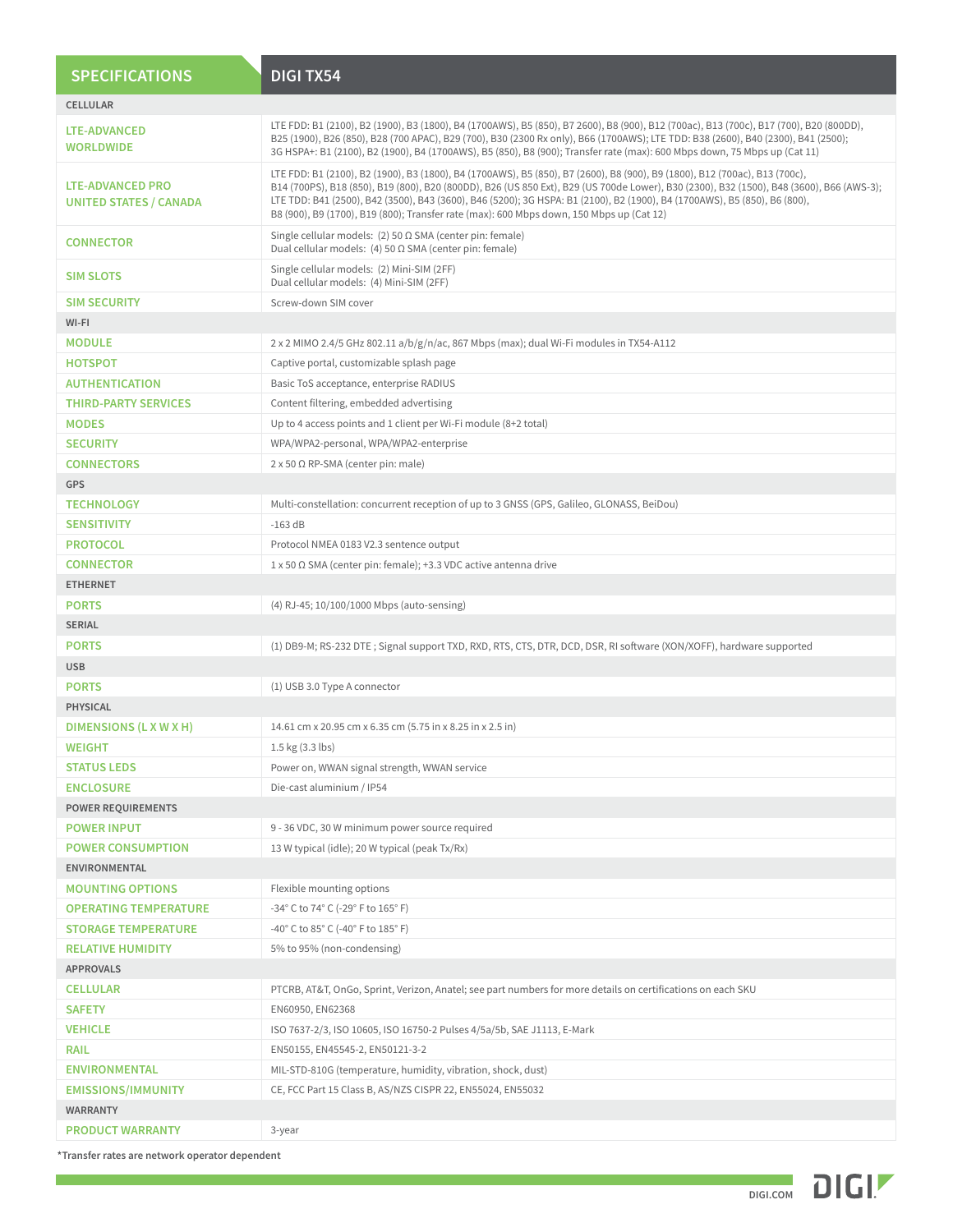| <b>ENTERPRISE SOFTWARE</b>                              | <b>DESCRIPTION</b>                                                                                                                                                                                                                                                                                                                                                                                             |
|---------------------------------------------------------|----------------------------------------------------------------------------------------------------------------------------------------------------------------------------------------------------------------------------------------------------------------------------------------------------------------------------------------------------------------------------------------------------------------|
| <b>PROTOCOL SUPPORT</b>                                 | HTTP, HTTPS, FTP client, SSL, TLS v1.2, SCP (client and server), SFTP, SMTP client for use by scripts and the command line, SNMP (v2/v3),<br>SSH; remote management via Digi Remote Manager®; Protocol analyzer, ability to capture PCAP for use with Wireshark; DynDNS; Dynam-<br>ic DNS client compatible with BIND9/No-IP/DynDNS; Captive portal, Intelliflow; X.509 certificate management; Dead Reckoning |
| <b>SECURITY</b>                                         | IP filtering, stateful firewall, custom firewall rules (iptables), address and port translation; SSL, SSLv2, SSLv3; Authentication: RADIUS,<br>TACACS+; certificates; MAC address filtering; VLAN support                                                                                                                                                                                                      |
| <b>VPN</b>                                              | IPSec with IKEv1, IKEv2, NAT Traversal; OpenVPN client and server; GRE VPN tunnels; Cryptology: SHA-1/256/384/512, MD5, RSA;<br>Encryption: 3DES and AES up to 256-bit (CBC mode for IPsec); Diffie Hellman: DH groups 1-32 (CURVE448)                                                                                                                                                                         |
| <b>ROUTING/FAILOVER</b>                                 | IP pass-through; NAT, NAPT with IP port forwarding; Ethernet bridging; GRE; Multicast routing; Routing protocols: RIP (v1, v2) OSPF, BGP;<br>IP failover: VRRP; automatic failover, Digi SureLink®                                                                                                                                                                                                             |
| <b>OTHER PROTOCOLS</b>                                  | DHCP; Dynamic DNS client compatible with No-IP/DynDNS; Nagios, DNS server, NTP server, Multicast, mDNS, IPerf                                                                                                                                                                                                                                                                                                  |
| <b>LOCAL MANAGEMENT</b>                                 | Web interface (HTTP/HTTS); CLI (SSH, serial port)                                                                                                                                                                                                                                                                                                                                                              |
| <b>MANAGEMENT /</b><br><b>TROUBLESHOOTING PROTOCOLS</b> | Protocol analyzer with PCAP for Wireshark, event and system logging (with Syslog), accessible from Digi Remote Manager, SFTP or SCP                                                                                                                                                                                                                                                                            |
| <b>PROGRAMMING TOOLS /</b><br><b>ENVIRONMENTS</b>       | Python v3.6.4                                                                                                                                                                                                                                                                                                                                                                                                  |

# **PRODUCT IMAGES**

## **FRONT BACK**





### **POWER SUPPLY\* ACCESSORY KIT\***







**DIGI.COM**